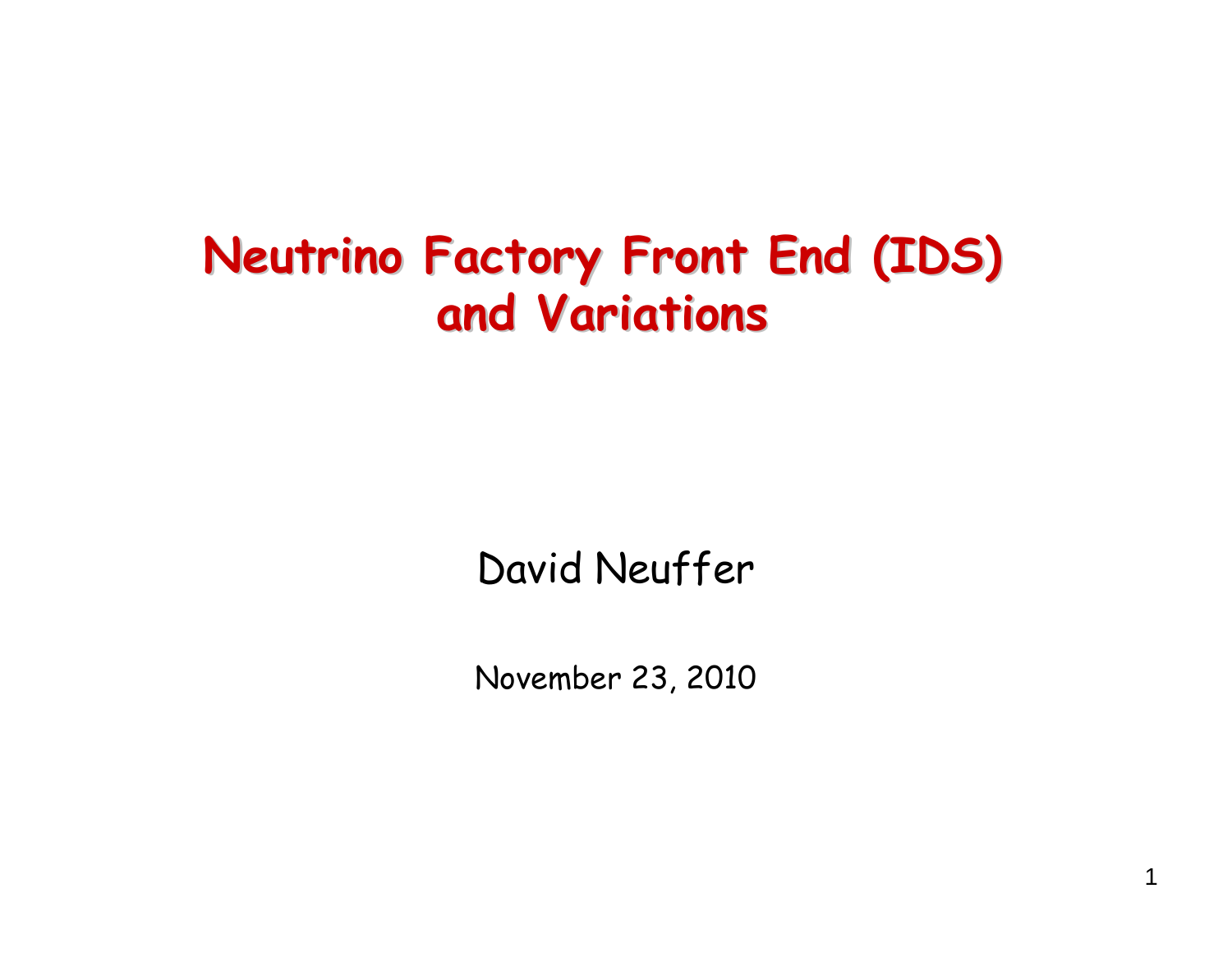





## **Front End for the IDS Neutrino Factory**

- Using newer initial beams
	- H. Kirk from "latest" MARS, from study 2A, ISS
- More μ/p than previous version ??

### **Front End Comments**

- **Losses/shielding** 
	- B/V variation …
- **Mitigation**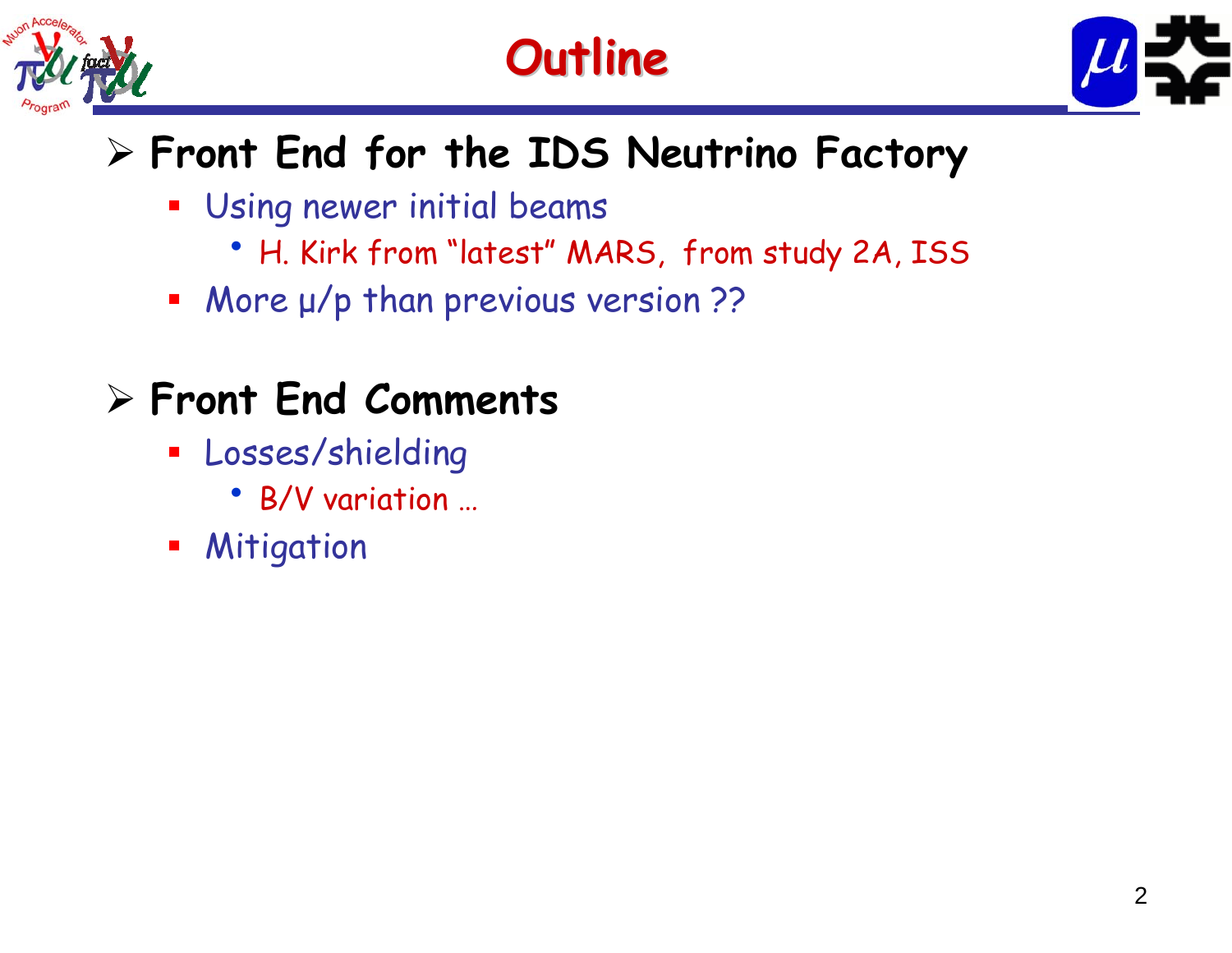# **IDS Baseline IDS Baseline Buncher Buncher and φ-E Rotator E Rotator**

- **Drift (π→μ)**
- **"Adiabatically" bunch beam first (weak 320 to 232 MHz rf)**
- **Φ-E rotate bunches – align bunches to ~equal energies**
	- 232 to 202 MHz, 12MV/m
- **Cool beam 201.25MHz**

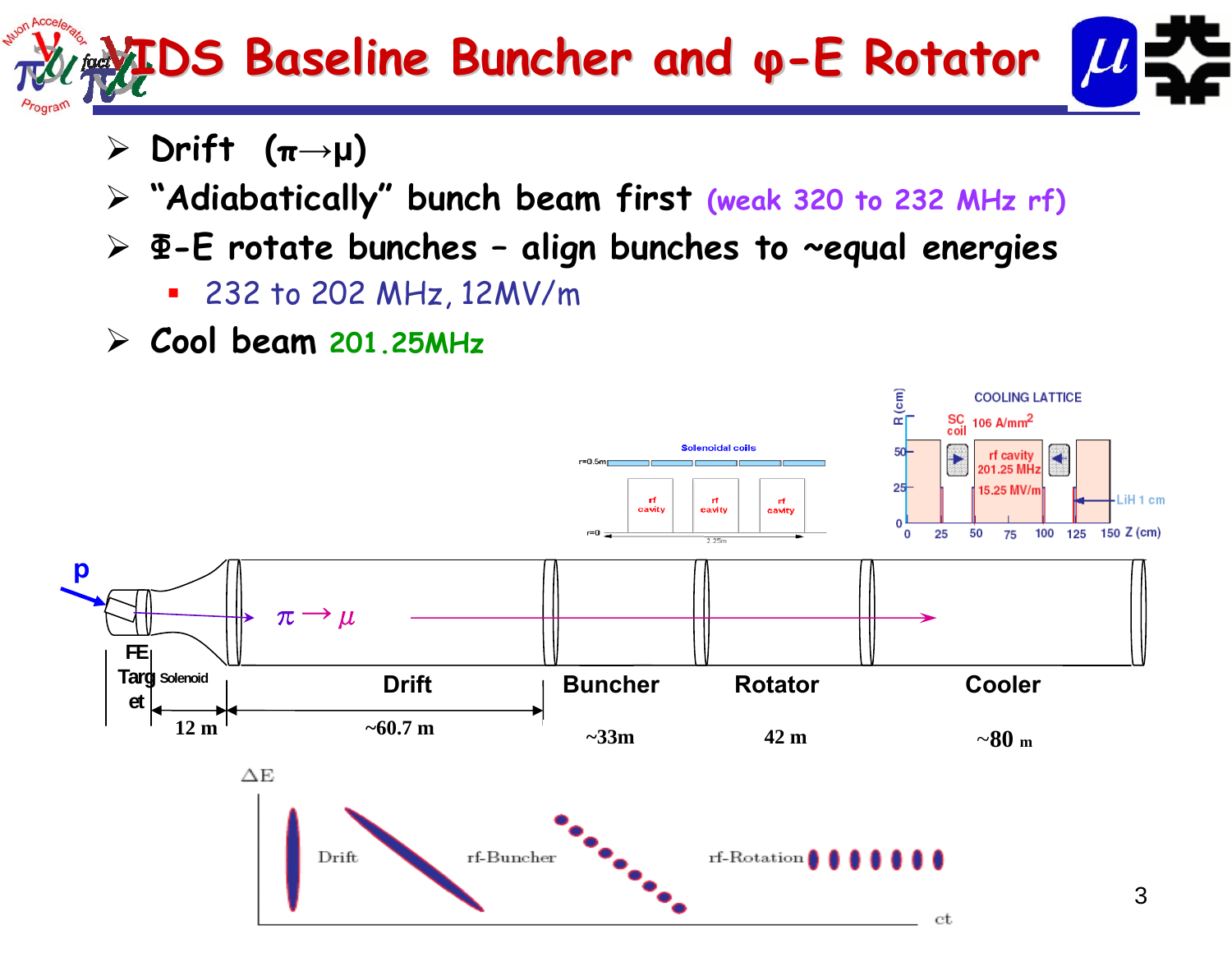

# **Simulation results Simulation results**



- **H. Kirk provided initial files (+,- particles) from Mars 15.xxx (8GeV p n Hg jet)**
	- $\blacksquare$  0, 1, 2, 3, 4ns
- **Check to study initial ∆<sup>t</sup> sensitivity**
- **Kept only <sup>μ</sup>, <sup>π</sup>**
	- 10000 particle simulation
- **~10% loss "0" to 4ns**
- **Obtain more μ/p than previous initial distribution**
	- $0.080 \rightarrow 0.096/0.094$  ??
- **Initial beam has 75MeV/c cut off**

| Case             | $\mu$ /p at<br>230m | $\mu$ /p at<br>245m |
|------------------|---------------------|---------------------|
| $\mu^*$ , O ns   | 0.103               | 0.109               |
| $\mu^*$ , 1 ns   | 0.097               | 0.104               |
| $\mu^*$ , 2 ns   | 0.102               | 0.104               |
| $\mu^*$ , 3 ns   | 0.096               | 0.101               |
| $\mu^*$ , 4 ns   | 0.089               | 0.092               |
| $\mu^{-}$ , O ns | 0.101               | 0.105               |
| $\mu$ , 2 ns     | 0.100               | 0.105               |
| $\mu$ , 3 ns     | 0.094               | 0.099               |
| $\mu$ , 4 ns     | 0.091               | 0.098               |
|                  |                     |                     |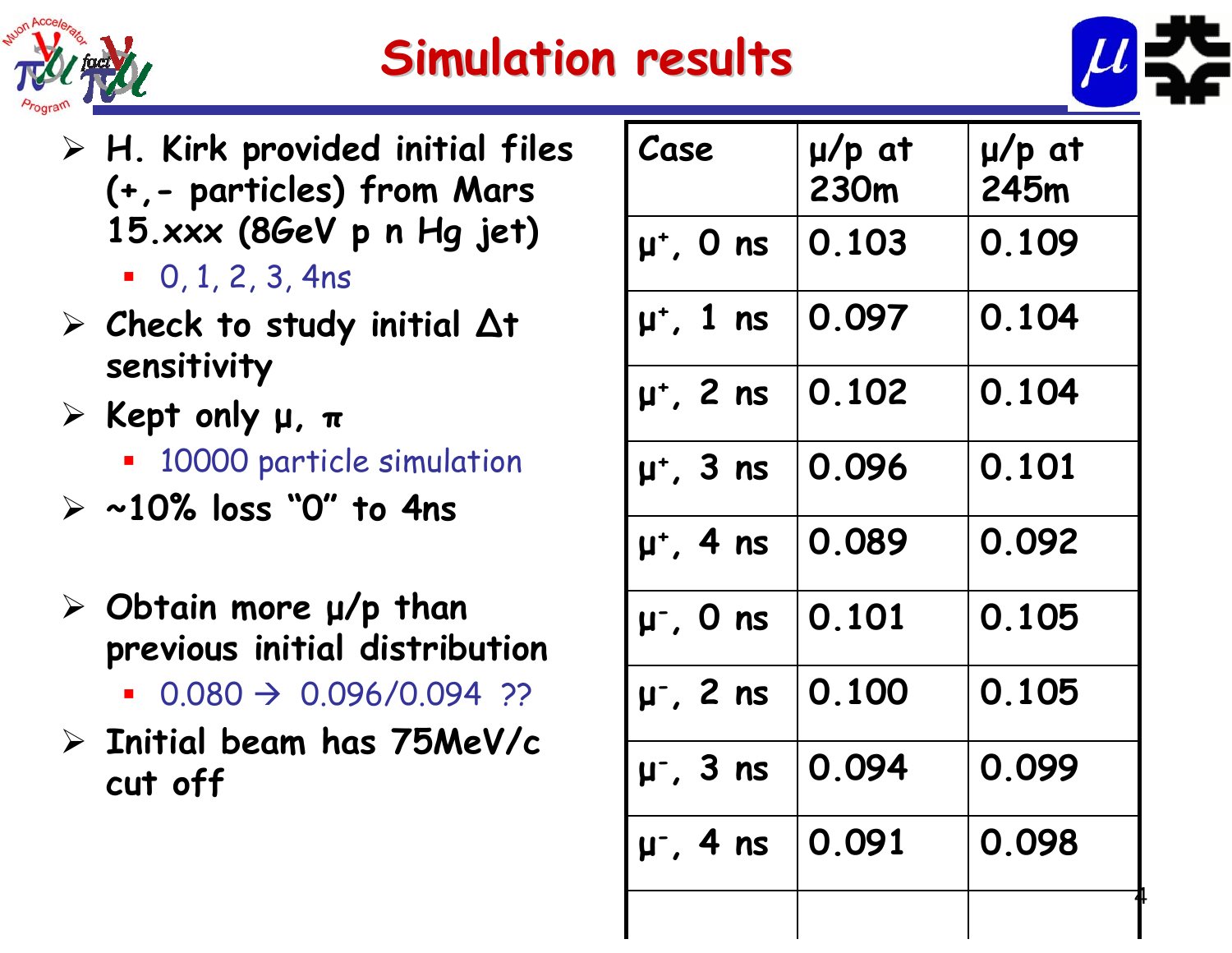

# **Initial cut off Initial cut off**



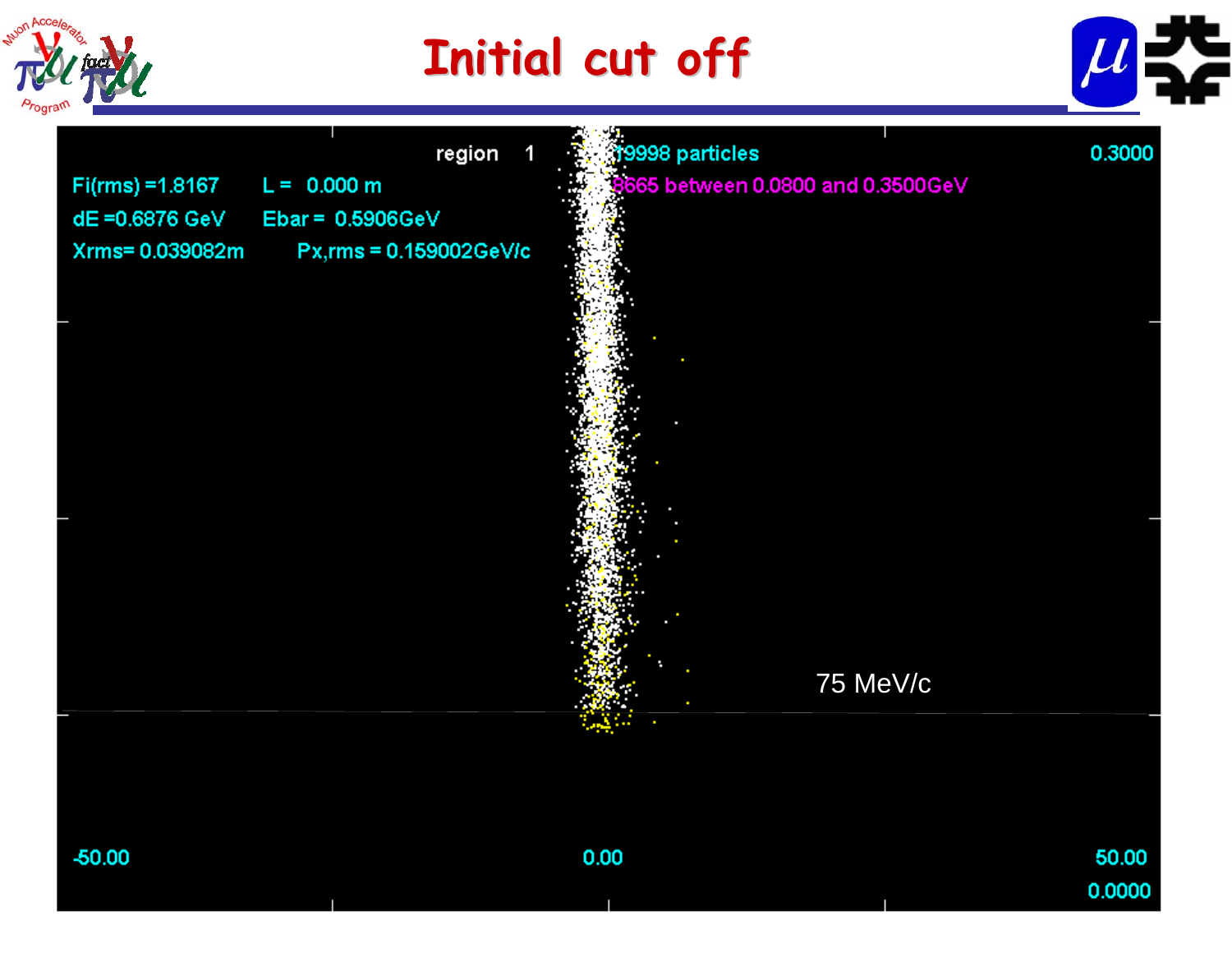#### **Beam losses along Front End Beam losses along Front End –half -full?**

### **Start with 4MW protons**

- $\blacksquare$ = End with  $\sim$ 25kW  $\mu^+ + \mu^-$ 
	- $\bullet$  plus p, e,  $\pi$ , ...
	- **~20W/m <sup>μ</sup>-decay**
- ~0.5MW losses along transport
	- 0.2MW at z>50m
- **"Hands-on" low radiation areas if hadronic losses < 1W/m**
	- a. Booster, PSR criteria
	- $\blacksquare$  Simulation has >~100W/m
		- With no collimation, shielding, absorber strategy
- **Need more shielding, collimation, absorbers**
	- **Service Service** Reduce uncontrolled losses
	- **Service Service** Special handling

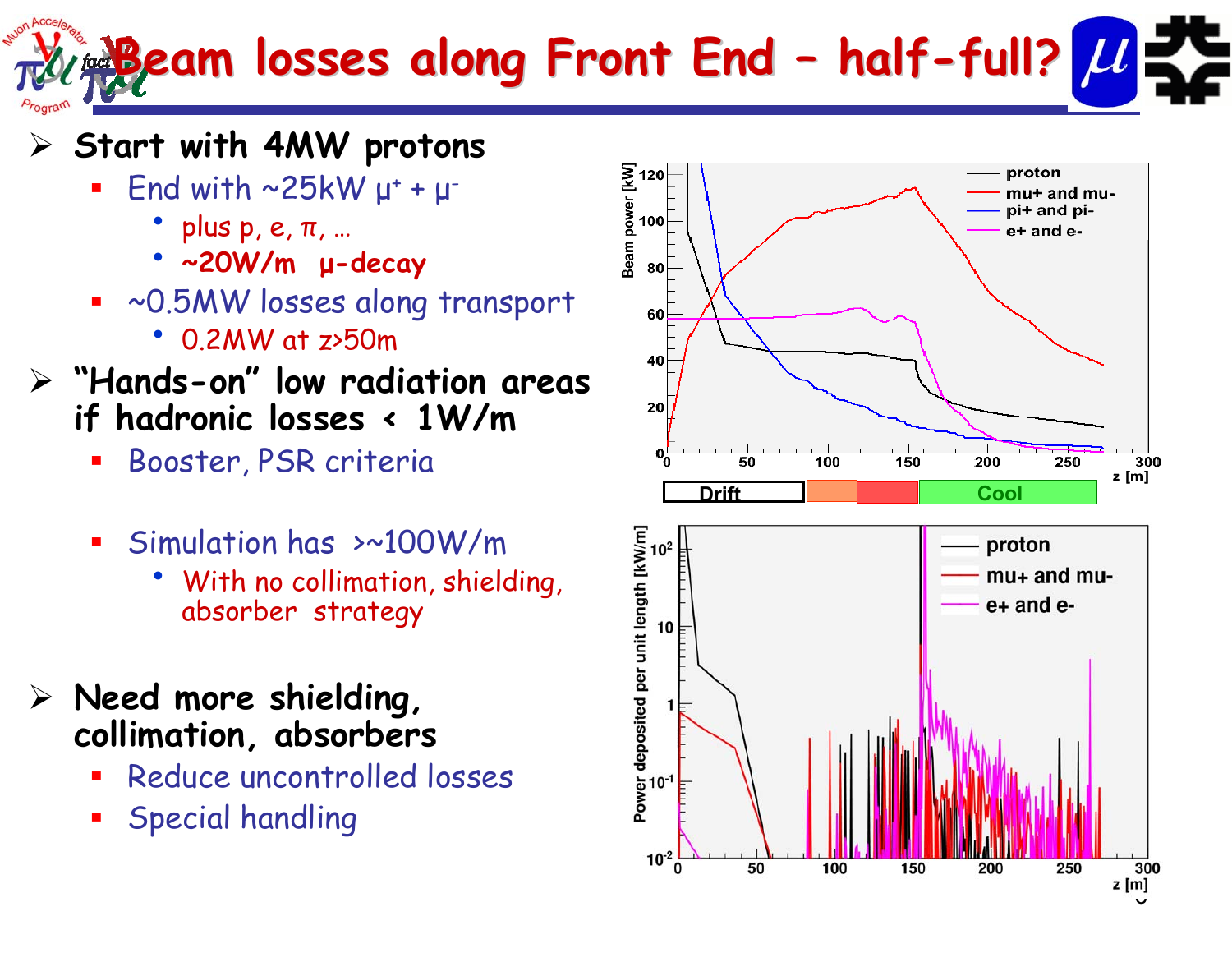



- **First ~70m has 30cm beam pipe within ~65cm radius coils**
	- ~30+ cm for shielding
	- $\overline{\phantom{a}}$  Radiation that penetrates shielding is what counts …
		- $\cdot$  < 1W/m  $\ge$
	- **Could the shielding handle** most of the losses in the first  $\sim$ 70m?

### **Should add proton absorber**

- After <sup>π</sup>-Decay z= 50m?
- $\blacksquare$  Stop p,  $\pi$ ,...; transmit μ ...
	- With chicane ??

### **Thickness allowed ??**

П Need to properly track reference particles through absorbers

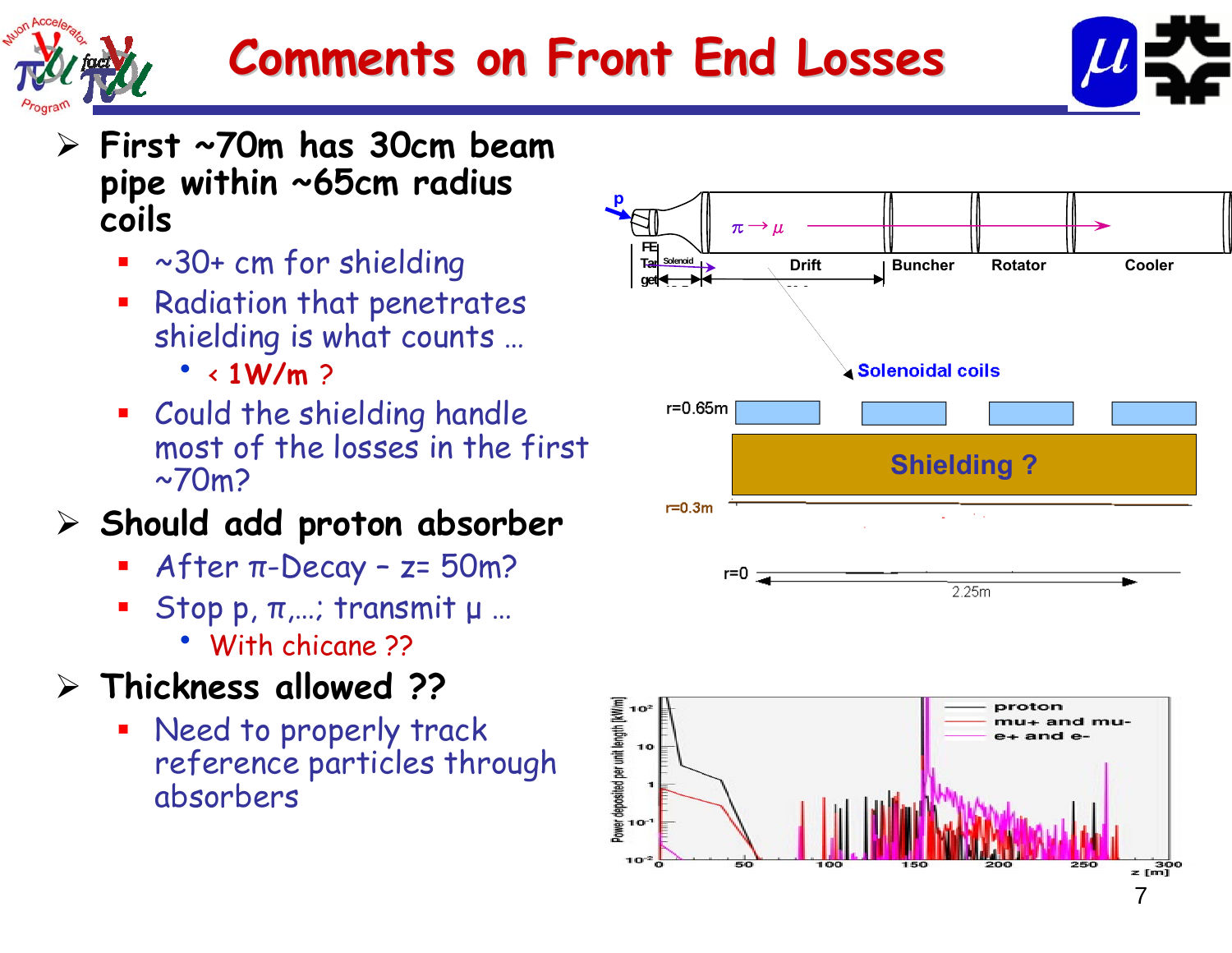



- **After protons stopped, most losses are μ's and <sup>e</sup>'s from <sup>μ</sup>-decay**
	- $\blacksquare$  Less dangerous in terms of activation
		- $\cdot$  > 1W/m OK ?
	- <sup>μ</sup>'s would penetrate through more shielding